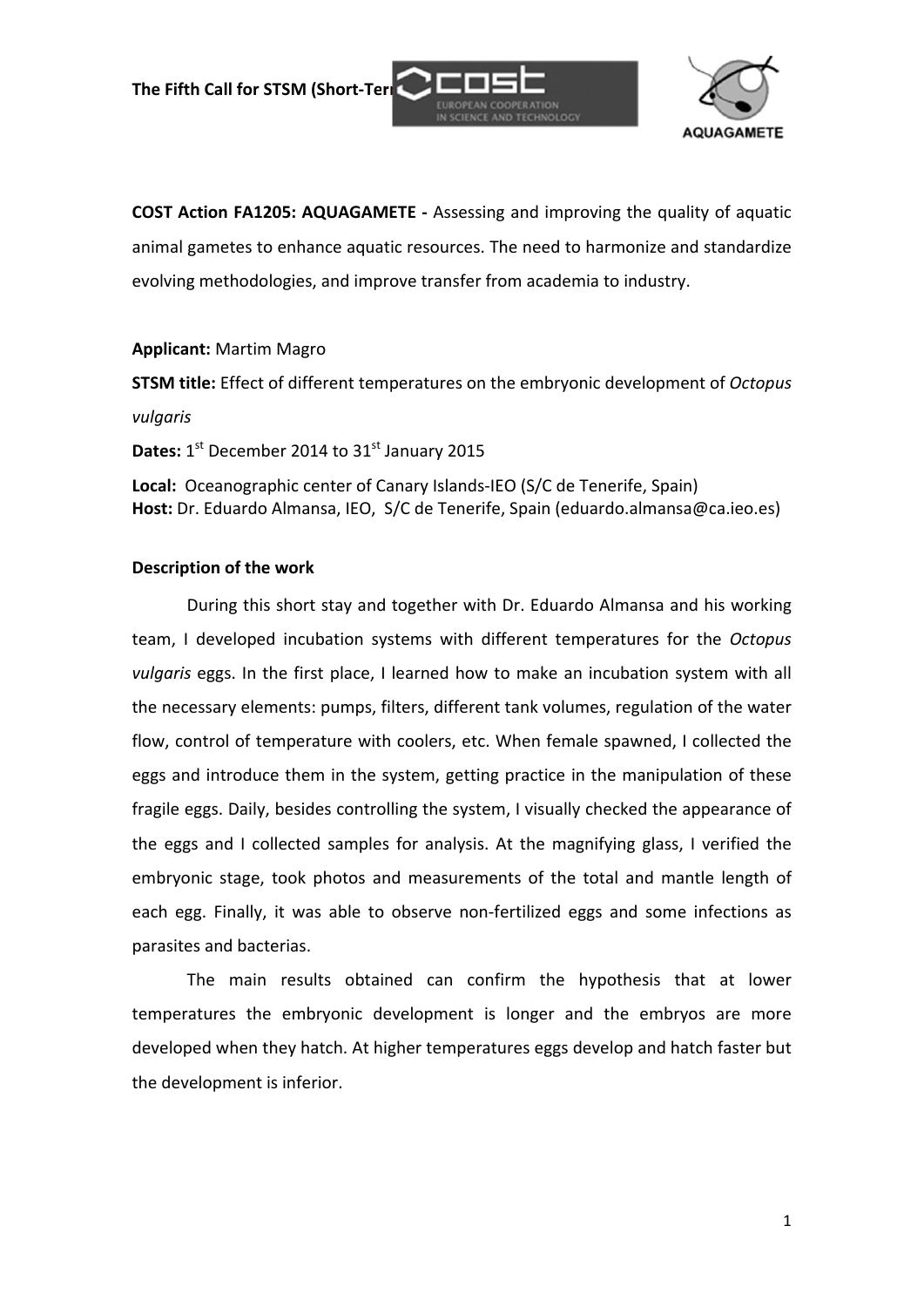# **The Fifth Call for STSM (Short-Term**

The knowledge and





results acquired in Tenerife will contribute both for my master thesis and future studies in cryopreservation developed with Dr. Elsa Cabrita in the University of Algarve. The skills I gained with this STSM are in accordance with the objective of the WG1: development of new protocols for field, lab and industry applications.









1. Incubation systems. 2. Collection of the eggs from the female. 3. Introduction of the eggs in the **systems. 4. Egg line. 5. Different embryonic phases.**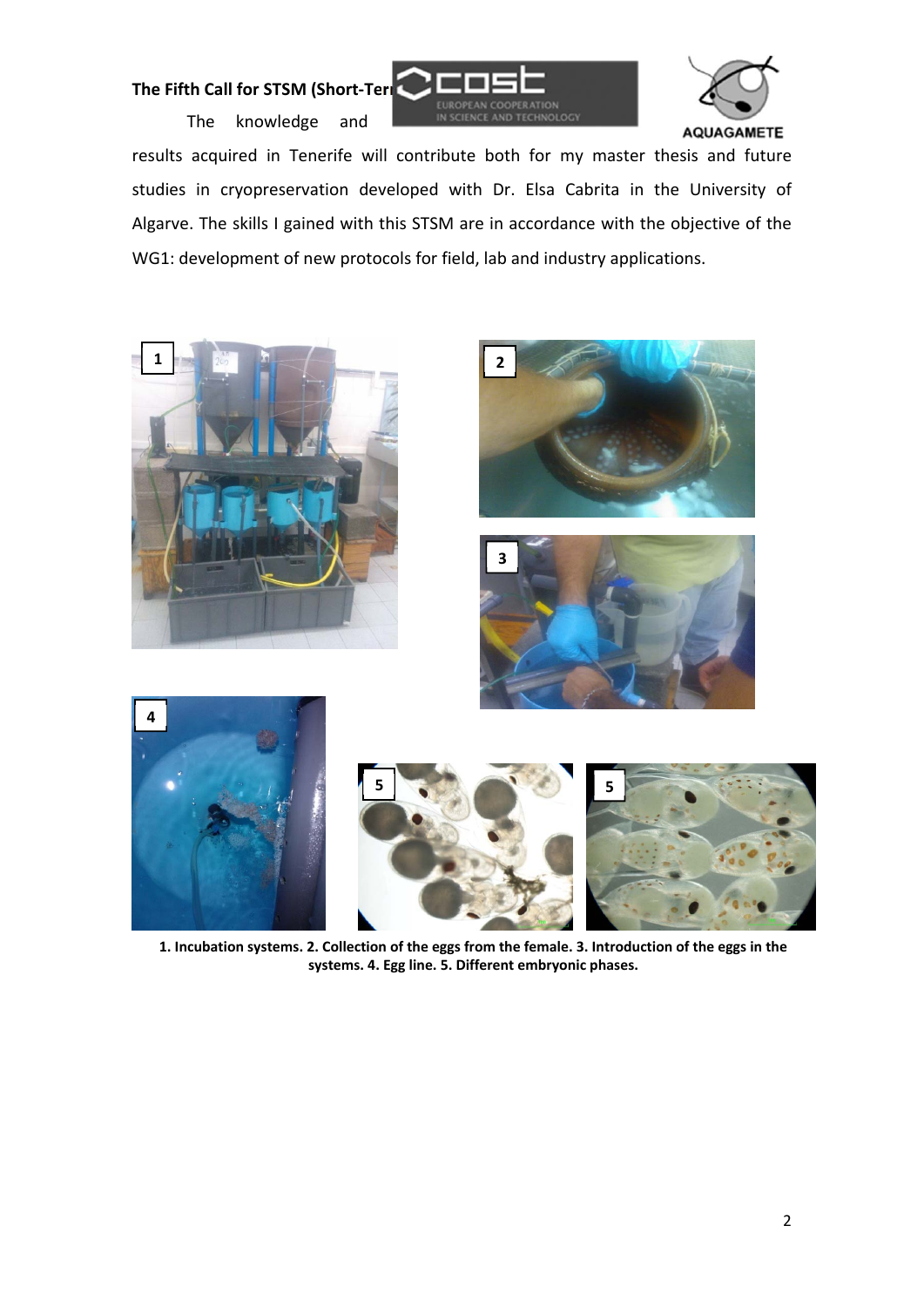

Confirmation by the host institution of the successful completion of the STSM

Dr. Eduardo Almansa (IEO) certifies that Martim Magro has completed a Short-Term Scientific Mission awarded by the COST Action FA1205 between 1st December, 2014 to 31st January, 2015.

Dr. Eduardo Almansa (IEO - Host institution)

Martim Magro (STSM applicant)